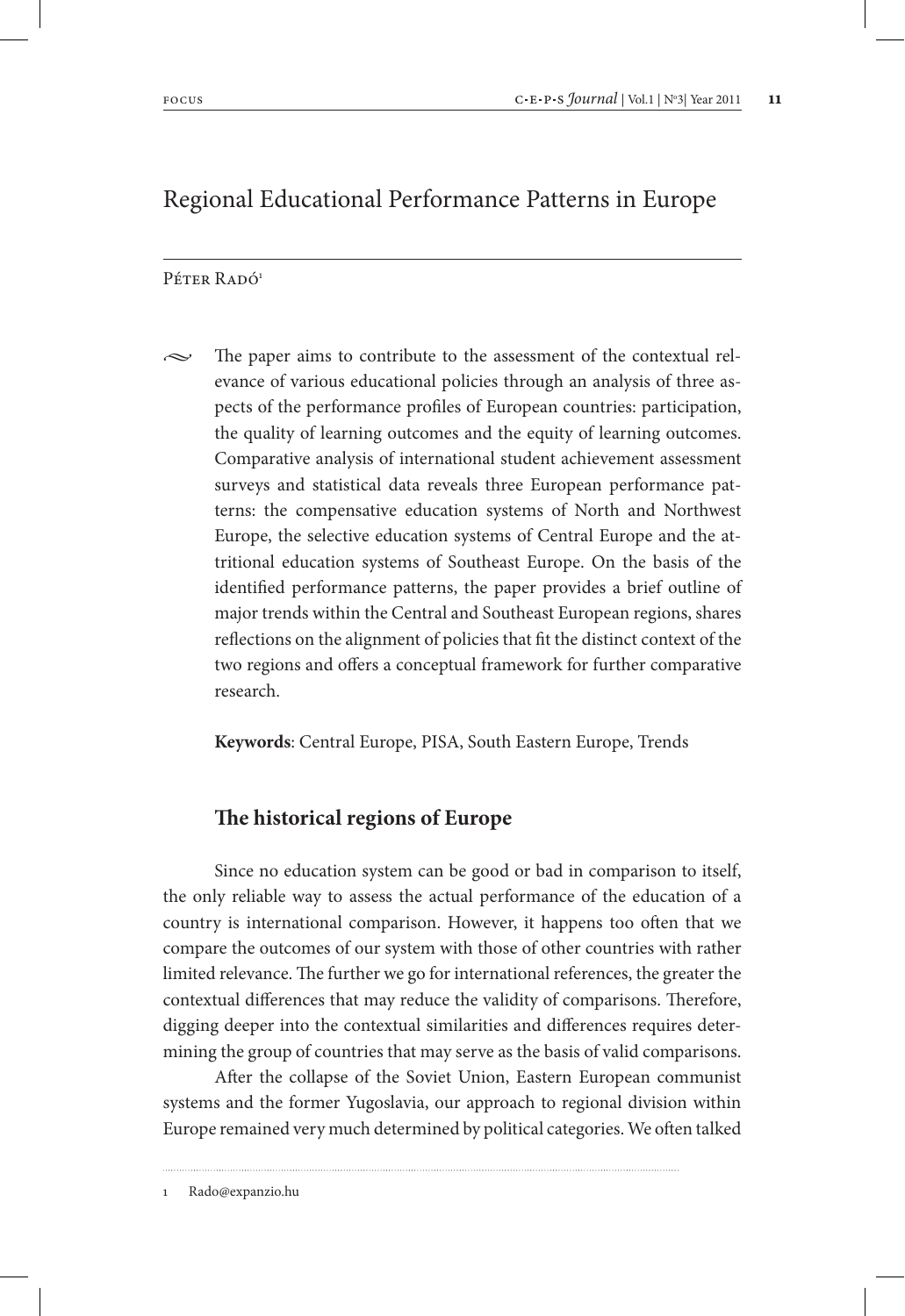– and still talk – about the former communist countries and the countries of the former Yugoslavia where the "common heritage" determines all aspects of life, as well as the latitude for any development. However, all sorts of economic and social changes make this approach more and more dubious; in most aspects, Estonia appears to be more similar to Sweden than to Russia, and Slovenia is more similar to Austria than to Serbia. Gradually, the "historical regions of Europe" that – as the Hungarian historian Jenő Szűcs demonstrated – developed their distinct characteristics through centuries of "structural changes" are reclaiming their explanatory power (Szűcs, 1983).

Obviously, explaining social processes on the basis of common communist heritage is not a promising exercise anymore. Bulgaria and Romania are adjusting to the rest of the Southeast European region. Also, as the northern excommunist countries are applying Northern European type of institutions and the differences between Austria, the Czech Republic and Hungary are fading, Central Europe is recovering its shape. The reaggregation of the Southeast and Central European regions is very much visible in countries where the "borders" of the two larger European regions represent internal regional differences, such as in Croatia and Romania. (This shift in approach raises an extremely exciting question for international comparative research of education: how strong are these social and cultural determinations and to what extent do they constrain the latitude of public policies?) The question to be answered by the present paper is: are there regional patterns in education, too? If so, what are their major characteristics?

When the results of the 2000 PISA survey were published, the decline in the average performance of European countries along the North – Southeast axis was already visible. Ever since, in spite of sometimes even drastic positive or negative change in the performance of certain countries, the three regional performance groups have intractably survived: North and Northwest European countries with above OECD average performance (with which Poland had caught up by 2006), Central European countries below the OECD average and Southeast European countries well below the OECD average. Although the position of a few countries within their respective regional group has changed, the integrity of the performance groups abides.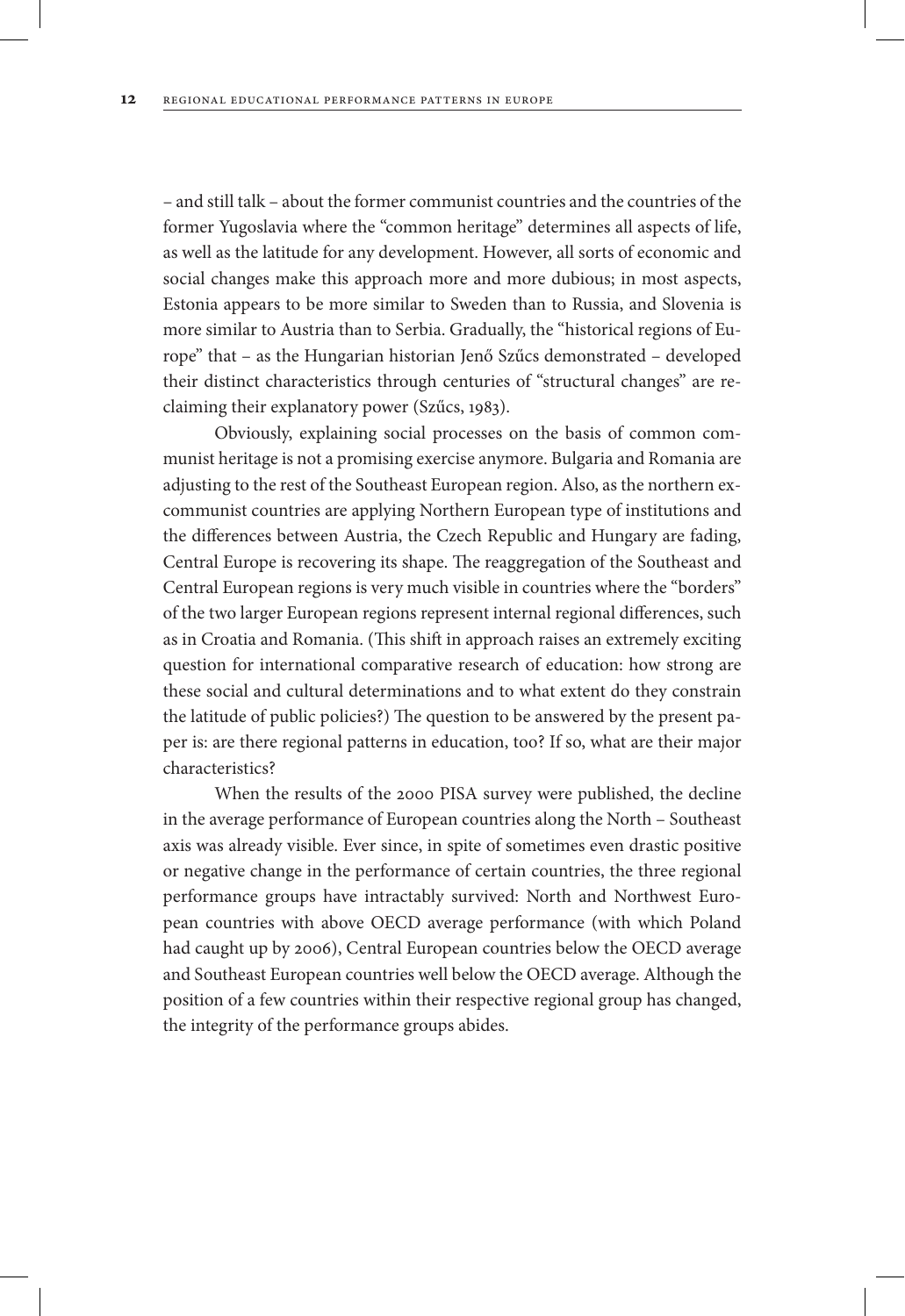

**Figure 1**: Average reading performance of students in selected European countries. (PISA 2006-2009)<sup>2</sup>

Still, to a certain extent these overall regional performance patterns can be explained by the different wealth of the various countries. As the report on the PISA 2009 results suggests, there is a relationship between the performance of education systems and the money spent on education (OECD, 2010). However, since we know that there is no direct causal relationship between inputs and learning outcomes, we need to dig deeper into the performance profiles of the education systems of Southeast and Central European countries.

## **The composition of educational performance profiles**

The prevailing underlying concept of contemporary educational policies is based on a great emphasis on learning outcomes. The *learning outcomes based approach* is the result of two parallel processes: the growing emphasis on learning and learning pathways instead of emphasising teaching and school structure (*lifelong learning*), and the gradual reconsideration of relevant school knowledge, that is, the growing focus on applicable knowledge: the knowledge, skills and attitudes (competencies) that enable the learner to do things in diverse contexts (Radó, 2010/b). Due to this paradigm shift in education – and due to the increasing amount and quality of comparative student performance assessment information – we have a tendency to forget about the rather traditional statistical data and indicators. However, as the overview on the following

<sup>2</sup> This and the following figures do not include all European countries. The selection of the countries for the figures is intended to illustrate regional patterns in a visible way; including all countries would not change the overall picture.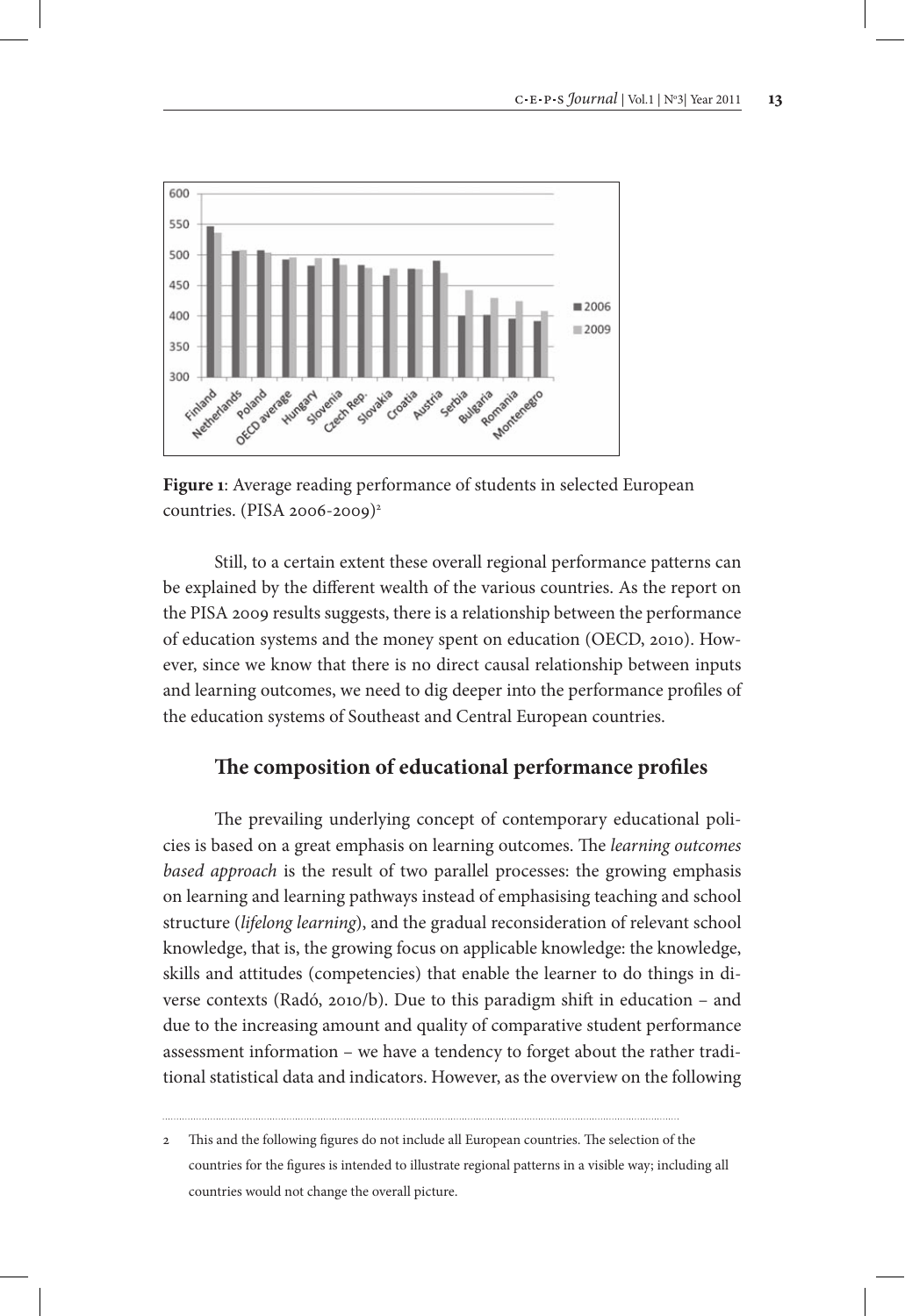pages will demonstrate, when judging the output of primary and secondary education systems we need to incorporate both types of information and should reveal how they are interlocked.

The *performance profile* of education systems is composed of three equally important aspects: (1) *participation and progression*, (2) *the quality of learning outcomes* and (3) *the equity of learning outcomes*. What determines the key features of an education system is the interplay between these aspects (Radó, 2010/a). In relation to any of these aspects there are many indicators available that enable comparative analysis. However, since the space in the present paper is limited, only certain signals will be offered that support the major conclusions and help to identify questions for further analysis and research. For the sake of simplicity and comparability, when outlining a brief overview of the quality and equity of learning outcomes the reading literacy results of the PISA survey will be used. (Incorporating PISA data on Mathematics and Science or the results of other international assessment surveys would not really change the overall picture.)

#### **Participation**

In spite of the sometimes questionable reliability of statistical data from Southeast Europe, it is obvious that there is a visible gap between the two European regions in terms of the key participation indicators. Dropout rates in primary education and enrolment rates in secondary education are much more favourable in Central Europe, the latter being almost universal. Participation in the countries of the Balkan Peninsula is especially dramatic for Roma children. For example, according to a 2005 UNDP survey, in Serbia the average duration of schooling of Roma children is 5.5 years, and only one Roma child completes primary education out of ten enrolled (UNDP, 2005). Although, as Figure 2 shows, there has been an improvement in secondary enrolment rates in most Southeast European countries in the last few years, around one fifth of students are still not in formal schooling when PISA measures the performance of 15-year-olds. Generally speaking, the most disadvantaged students are dropping out earlier in most of the countries of the region. Bulgaria is an exception, with participation figures closer to the Central European level and – at least according to the TransMonee database – Romania has also achieved a surprising improvement.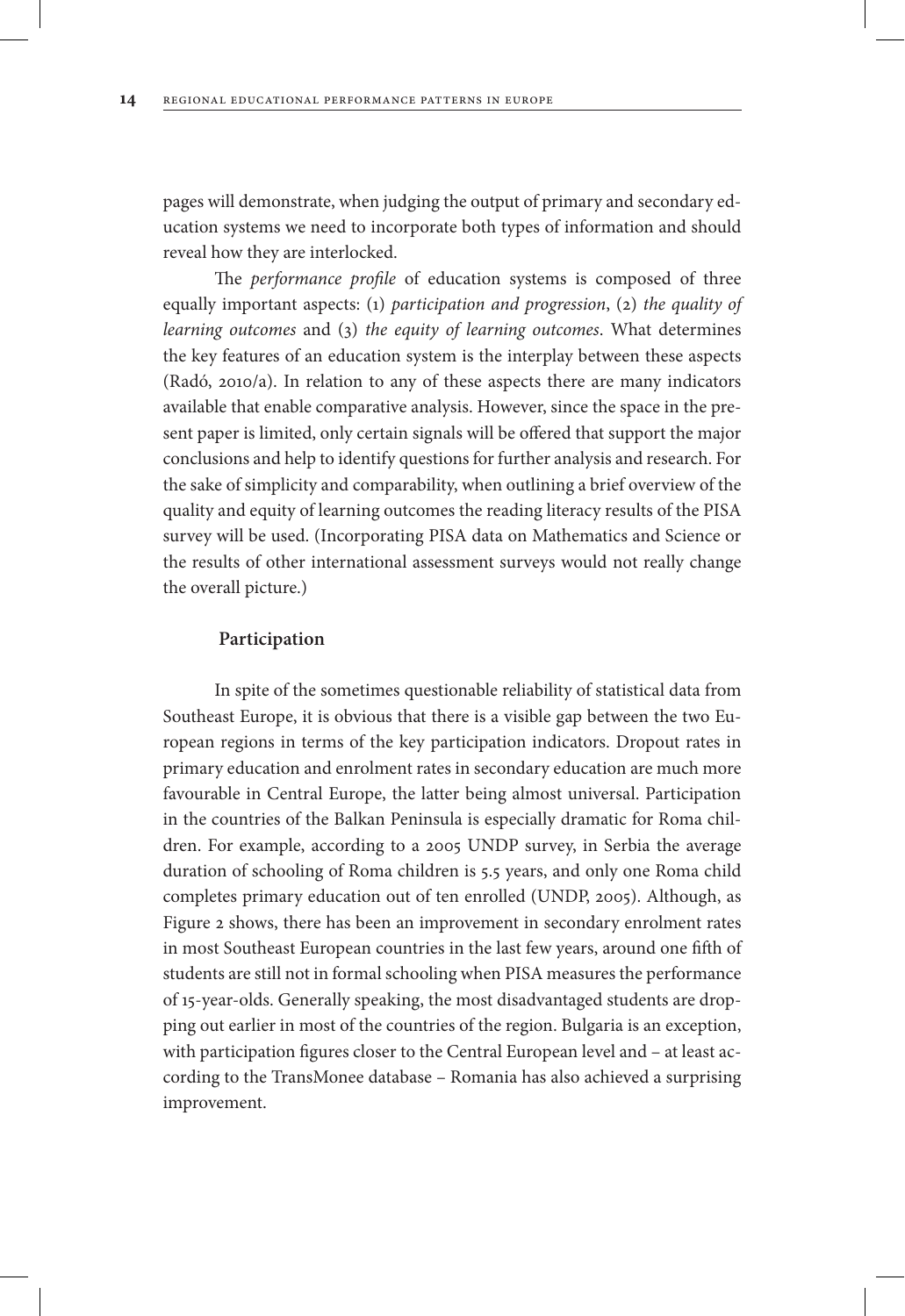

**Figure 2**: Upper-secondary education enrolment rates, 2006/07 and 2008/2009 school years. (percentage of population aged 15-18, ISCED 3, all programmes) Source: TransMonee database

If we look at the proportion of early school leavers, which is the underlying indicator for one of the EU's 2020 benchmarks, it is rather salient that in this respect Central European countries are among the top performers on the continent. The relatively higher proportion of early school leavers in Austria and Hungary is the result of the high number of disadvantaged students dropping out from vocational training. Nevertheless, at the age of 15 the large majority of children are still attending schools in all Central European countries.



**Figure 3**: The proportion of the population aged between 18 and 24 years without completed upper secondary education and not undertaking education in selected European countries. (2009) Source: EU Commission, 2009 (\*Serbia: estimate)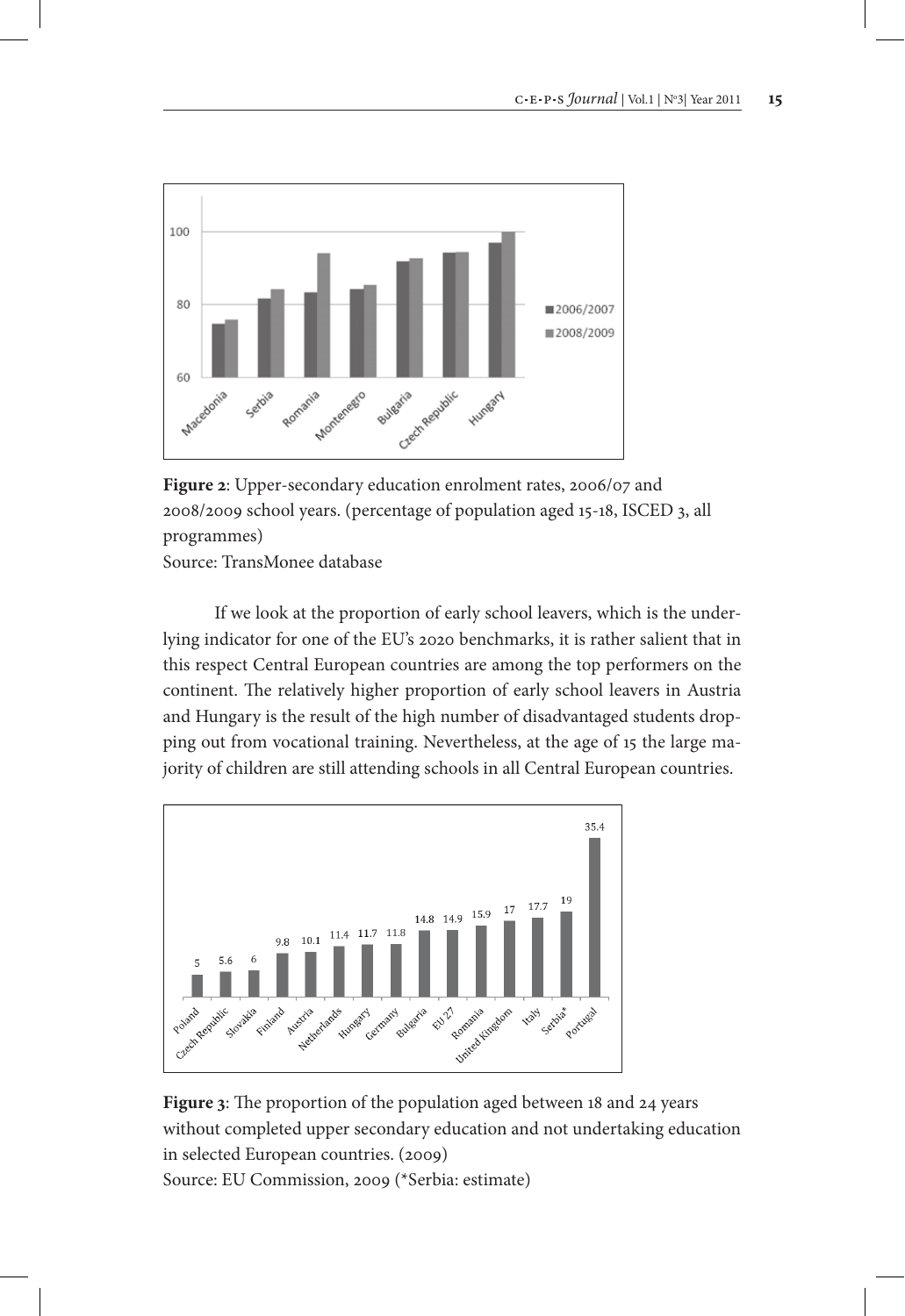#### **The quality of learning outcomes**

Data regarding the national average literacy results have already been presented in the introductory part of this paper. What is important to add here is the fact that national averages do not hide any serious deviations from the regional performance patterns highlighted earlier. For example, if we look at the proportion of extremely poorly performing (in fact, functionally illiterate) students we still see two clearly distinct groups: that of Central European countries below the OECD average and the group of Balkan countries with extremely high failure rates. (The only exception from the regional pattern is Hungary, which has fewer failing students.)



**Figure 4**: The proportion of students performing at level 1 or below in reading in selected European countries. (PISA 2009)

The other end of the performance scale within the different countries is even more instructive, because the most disadvantaged students did not participate in PISA in Southeast European countries and thus had less impact on the results. (Disadvantaged students are likely to perform more poorly.) In this comparison, the gap between the two regions is even wider and the performance of the countries belonging to the same region is more uniform. (In terms of the proportion of high performers, the exception is Bulgaria, which has results closer to the Central European level.)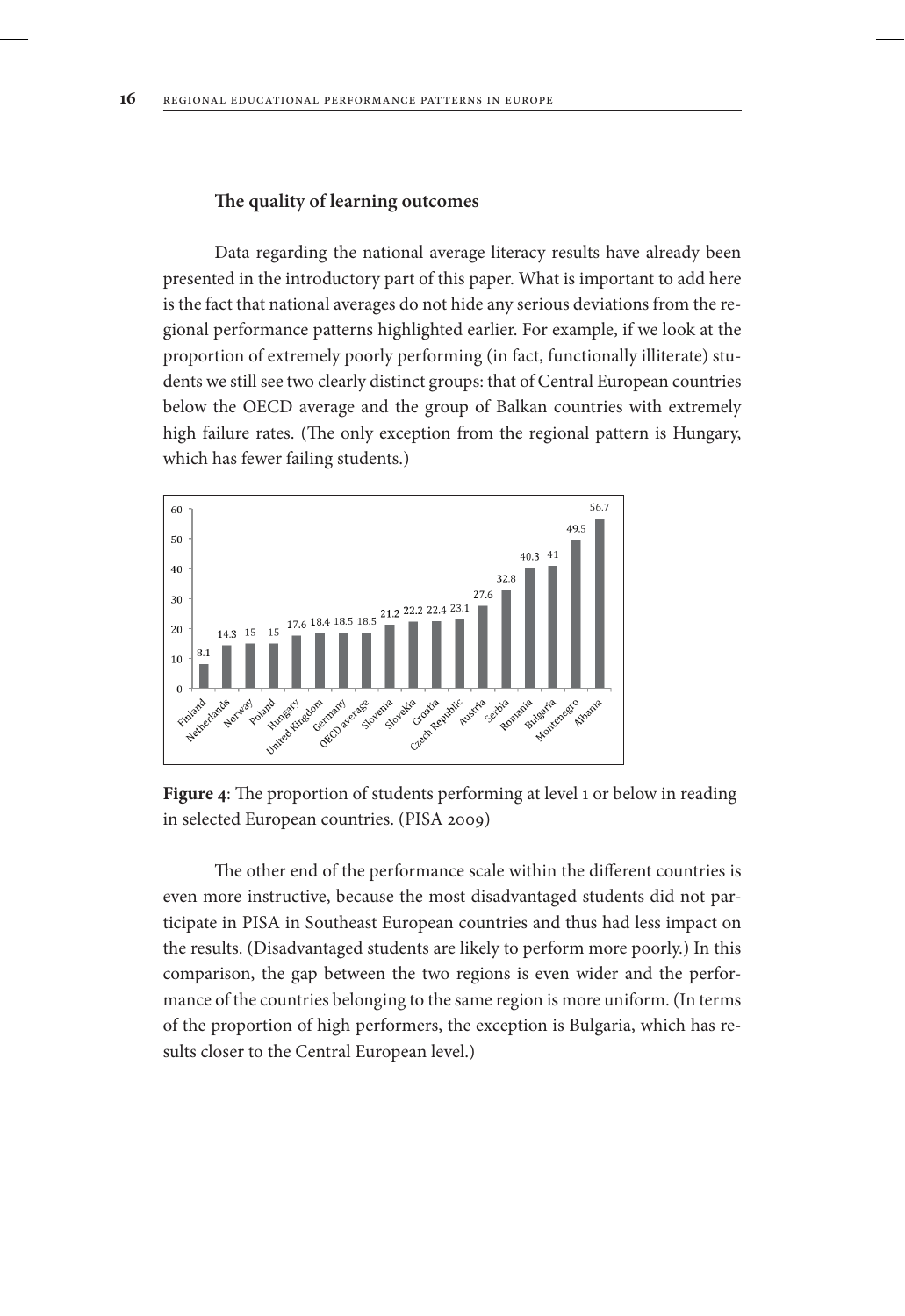

**Figure 5:** The proportion of students performing at level 5 or above in reading in selected European countries. (PISA 2009)

In order to have an even clearer view of the quality of learning outcomes in the countries of the two regions we can remove the impact of the background of the students. The economic, social and cultural background of the students is described by the ESCS index of PISA. Since the impact of the ESCS index on the performance of students is different in different countries, recalculating their average reading performances assuming a student background identical to that of the OECD average gives us a closer estimate of the quality of learning outcomes. The results of this calculation, shown in Figure 6, are striking: even minor performance differences between countries belonging to the two regions almost completely disappear, while the performance gap between the two regions remains significant. (Again, the exception is Hungary, whose calculated performance is higher than the level of the Central European region.) Of course, the performance of education systems is judged according to measured averages; in this respect this calculation is not particularly significant. Nevertheless, it is very much instrumental in demonstrating the strength of regional patterns of the quality of learning outcomes.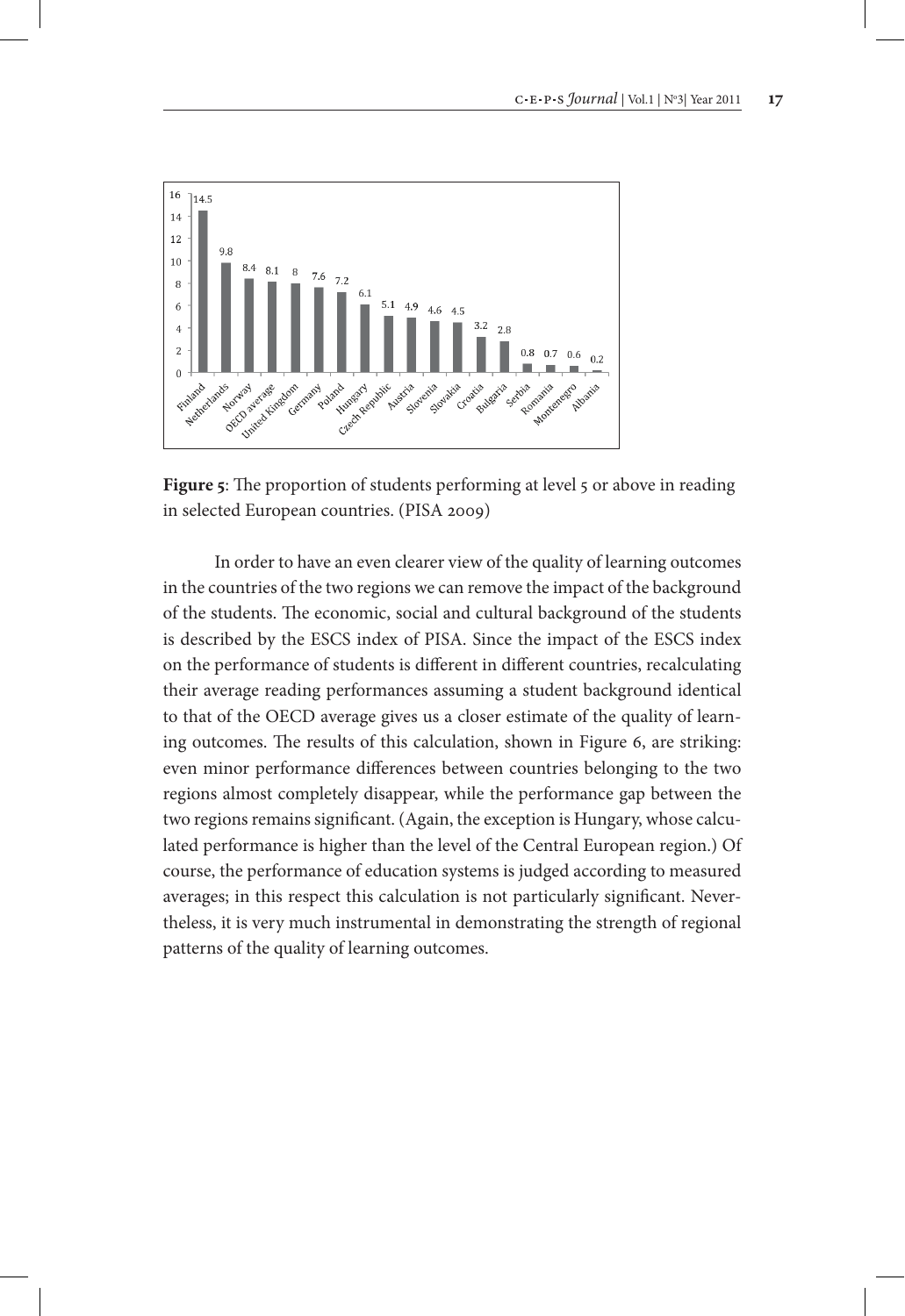

**Figure 6**: Calculated reading performance after removing the impact of different student backgrounds in selected European countries. (PISA 2009)

#### **Equity of learning outcomes**

When describing the equity of learning outcomes we need to turn to two basic characteristics of primary and secondary education systems: the strength of the aforementioned impact of student background on learning outcomes and the strength of selectivity within an education system.

As far as the impact of student background is concerned, the basic underlying question refers to the capacity of education systems to compensate for the negative impact of disadvantages on learning. This compensatory potential of education is high in countries where the impact of student background (in PISA: the ESCS index) generates lower score point differences, and low in countries where differences of background generate large achievement gaps. As the data of Figure 7 proves, schools in Austria, Hungary and the Czech Republic – and slightly less in Slovakia – are failing to compensate for disadvantages. According to many experts, in the case of Roma or immigrant children these education systems even intensify the detrimental impact of the background of students. The only European country that performs more poorly than the systems of Central European countries is Bulgaria. In contrast, on first sight it appears that Serbia, Montenegro and Romania are performing much better than countries of the neighbouring region. However, we should remember that the most "problematic" children have already dropped out of education by the time the PISA tests are administered. Therefore, among the countries selected in Figure 7 the only ones with a really high (i.e., above the OECD average) compensatory capacity are those of Northwest European: Finland, Norway and the Netherlands.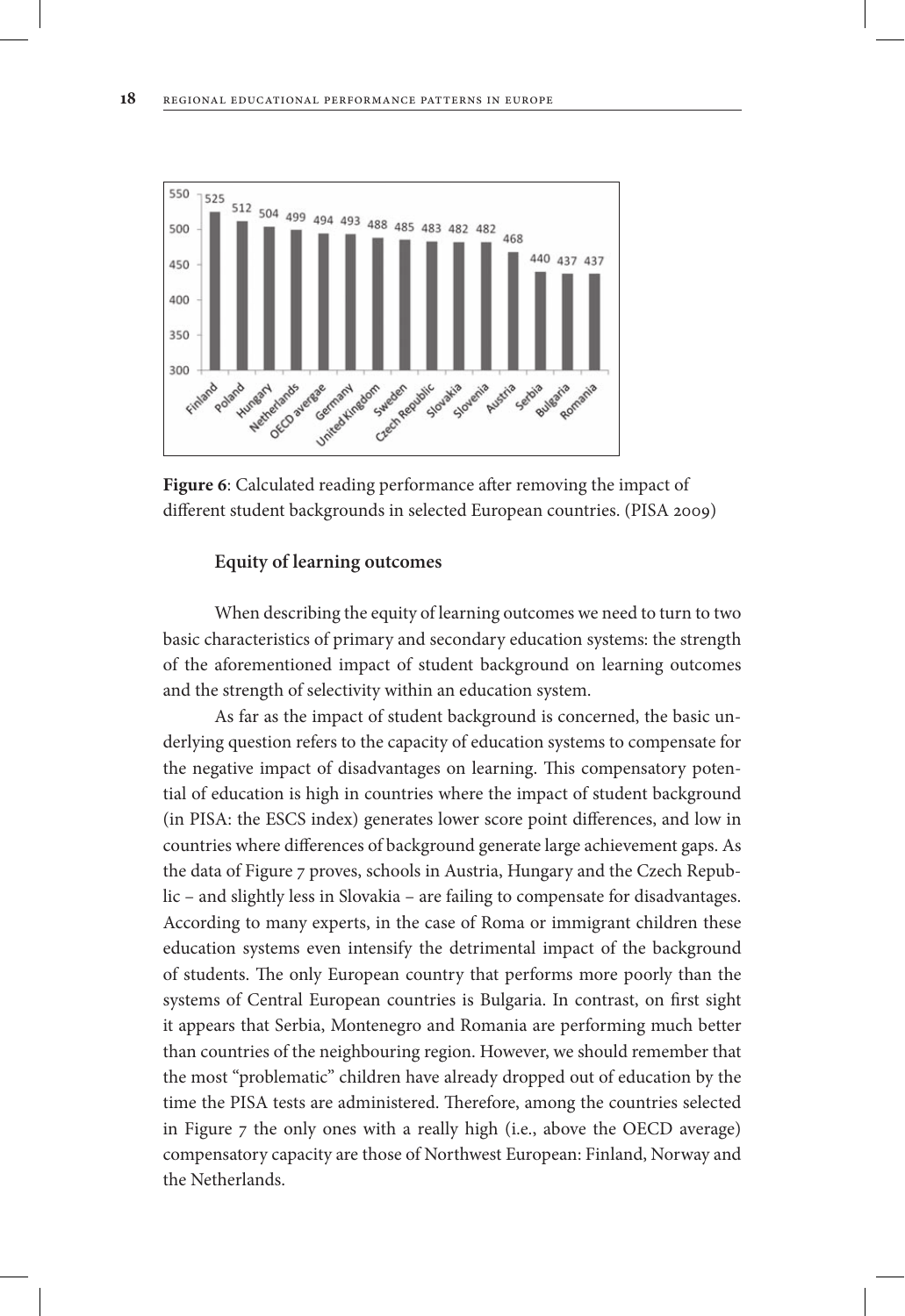

**Figure 7**: The impact of student background on learning outcomes (ESCS impact in score points) in selected European countries. (PISA 2009)

The other aspect of equity to be looked at is the extent to which these education systems are selective. In selective education systems there is strong pressure to separate all children who may cause difficulties in the teachinglearning process. As a result, in these systems there is a tendency to create homogeneous classrooms for both advantaged and disadvantaged students. As various analyses have shown, average achievement levels are significantly higher in heterogeneous classrooms than in homogeneous classrooms. Therefore, selection reduces the average performance of those children who are separated or segregated.

The intensity of selection is indicated by the extent to which the variance of achievement results is explained by differences between schools and within schools. If differences between schools prevail in an education system, the system is selective. As the comparison of selectivity of education shown in Figure 8 demonstrates, the regional pattern of Central Europe is not so salient, despite the fact that the education systems of the region are the most selective systems in Europe; the extent to which differences between schools explain the variance of student performance is much higher than the OECD average in all of these countries. The extreme selectivity of education in Hungary is even more striking if we recall that while the age when children are sorted into different tracks of the school system is 10-11 years in Austria, the Netherlands and Germany, in Hungary this only occurs at the age of 14-15 years for the large majority of students. On first sight, the regional pattern of the Balkans disappears here; however, we again need to be aware of the large number of disadvantaged students missing from the PISA sample.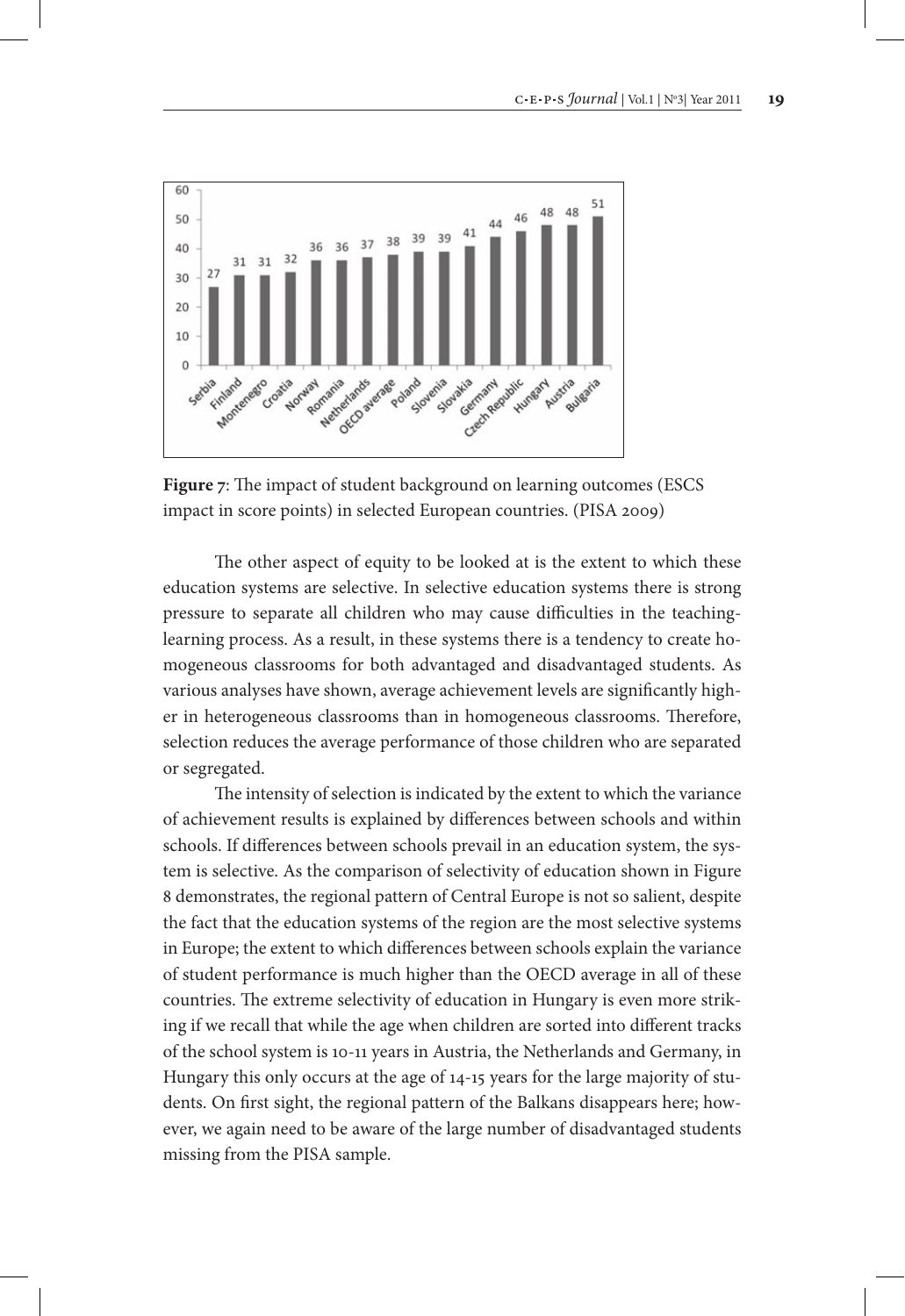

**Figure 8**: Selectivity of education systems (the proportion of variance explained by differences between schools) in selected European countries. (PISA 2009)

## **Regional performance patterns**

After reviewing some indicators regarding the three aspects that compose the performance profile of the primary and secondary education systems, we can assume with a high probability that there are distinct regional performance patterns. Moreover, we may attempt to summarise the key characteristics of the three regional patterns that will allow us to assess changes within individual countries against their respective regional references.

#### **Characteristics of the three regional performance patterns**

On the basis of the reviewed participation, quality and equity indicators, as well as on the basis of the interplay between them, we can identify three performance patterns along the Northwest – Southeast axis of Europe. These patterns are: (1) the compensative education systems of North and Northwest European countries, (2) the selective education systems of Central European countries, and (3) the attritional education systems of the Southeast European region (Radó, 2010/a). The key characteristics of the three patterns are the following:

- Compensative education systems:
	- Almost universal secondary completion
	- Above OECD average quality of learning outcomes
	- High level of equity (low impact of background, weak selection)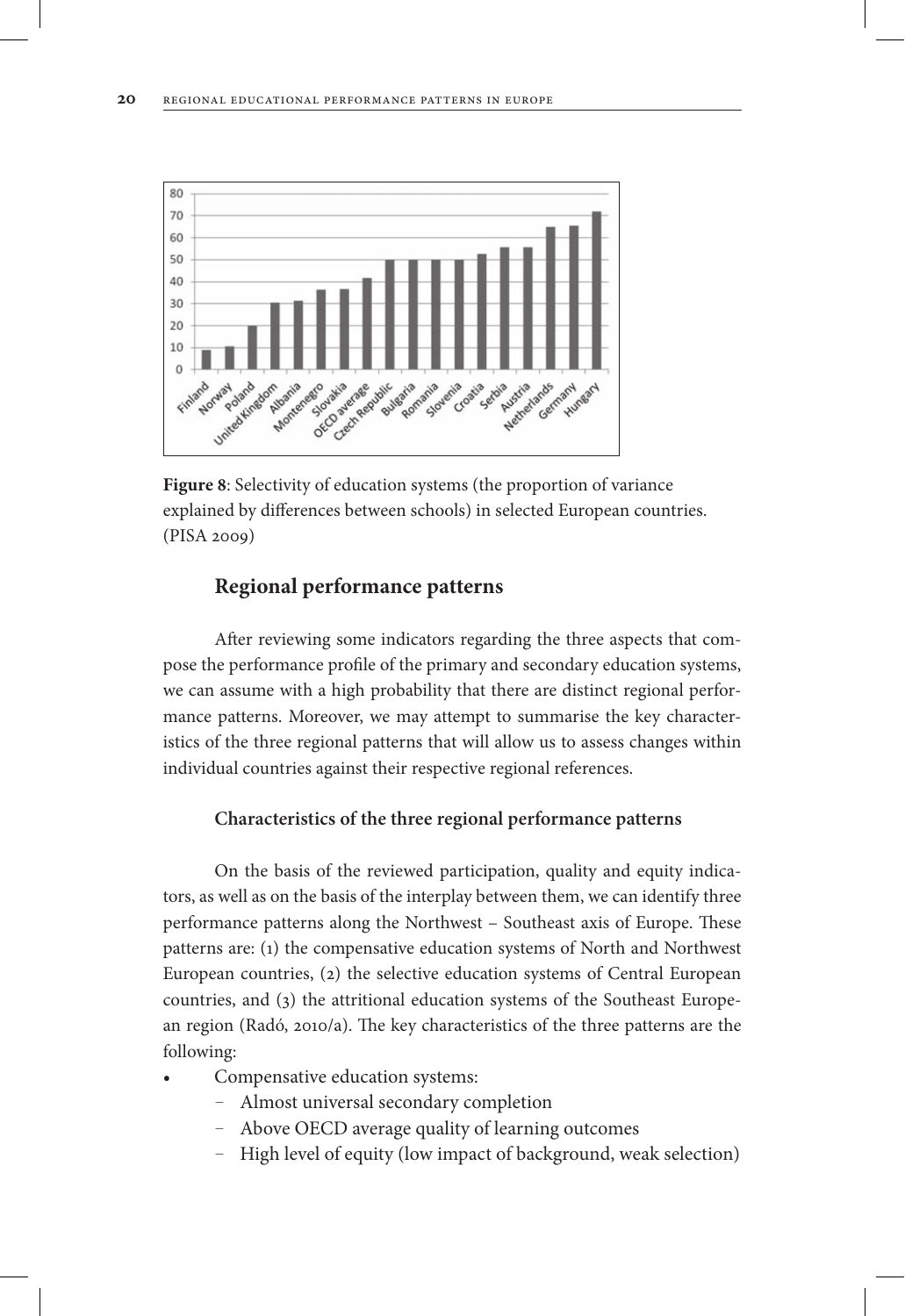- Selective education systems:
	- Almost universal secondary completion
	- Below OECD average quality of learning outcomes
	- Low level of equity of learning outcomes (high impact of background and very strong selection)
- Attritional education systems:
	- High dropout in primary education
	- Relatively poor quality of learning outcomes
	- Average equity at secondary level

In short, the relative inability of schools in Central European countries to compensate for the impact of various disadvantages – combined with relatively high quality and high participation – results in very strong selectivity, that is, the streaming of students with different backgrounds into different tracks of education. The country where the education system represents the most extreme version of the Central European pattern is Hungary. On the one hand, after removing the impact of student background, the quality of learning outcomes in Hungary is significantly higher, while, on the other hand, schools are unable to compensate for disadvantages and the level of selection is extremely high. Since inequities impose greater downward pressure on the performance of the system in Hungary than in any of the other Central European countries, the average PISA results are not significantly higher than in the other countries of the region.

In comparison to Central European countries, the lower quality and weaker compensatory capacity in Southeast European countries leads to very high primary education dropout, especially among the most vulnerable student groups, such as the Roma. The example of Bulgaria, which in many respects sticks out from the regional pattern, is very instructive. Bulgaria is more successful in terms of enrolling and retaining children in formal schooling, but the quality of education at the age when PISA measures the competencies of students is no different from other countries in its own region. Therefore, the impact of student background on learning outcomes is the highest in all of Europe. As the 2006 PIRLS results suggest, the relative success of Bulgaria regarding participation is not independent of the fact that the quality of the first years of education is higher than in the rest of the Balkan region (PIRLS, 2006.)

Thus, we have two distinct regional patterns with rather specific performance profiles. As a consequence, the real reference for the countries of Central and Southeastern Europe is the countries of their own respective regions.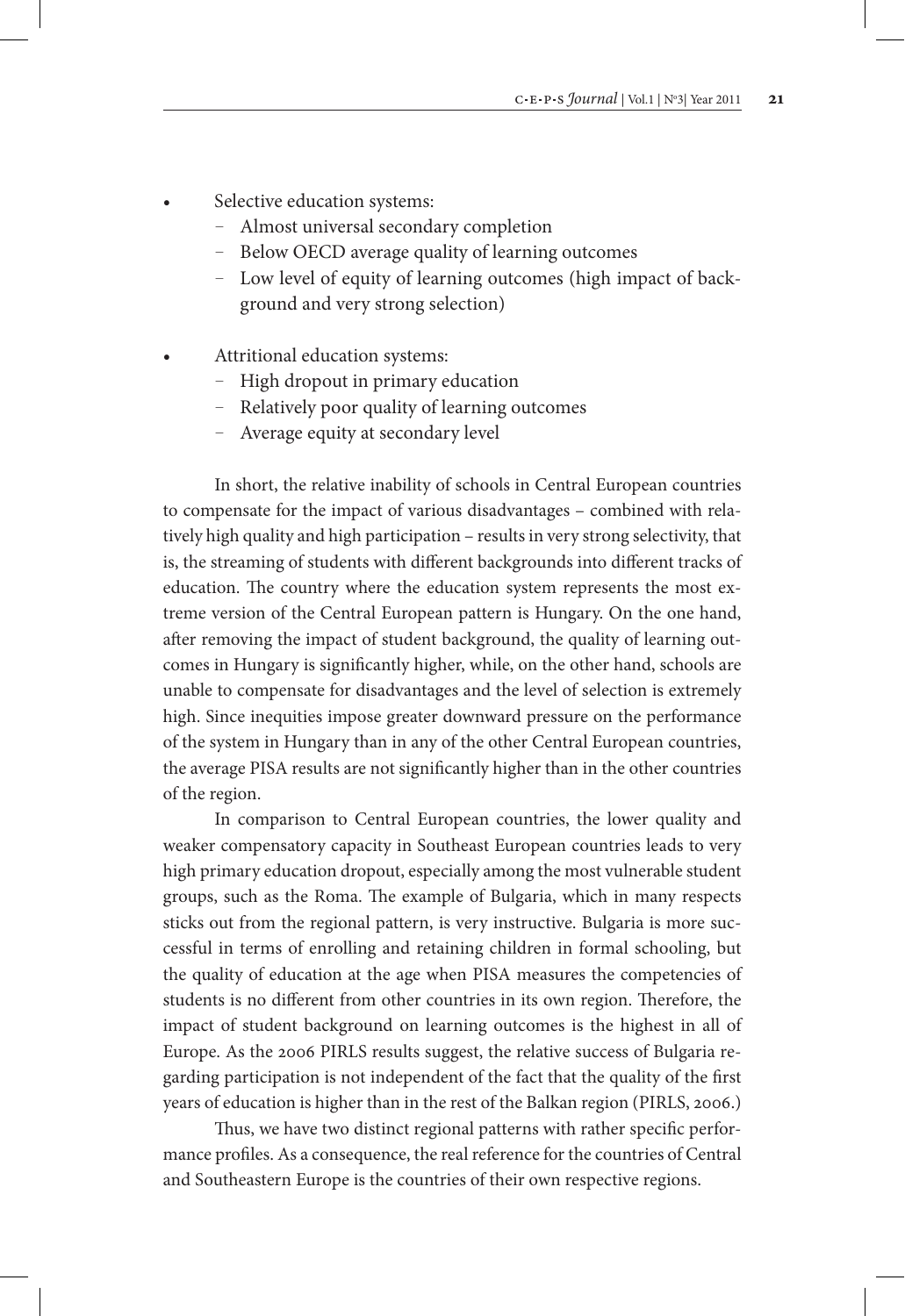#### **A closer look at Central Europe**

Although the Central European performance pattern was maintained in all of the four consecutive PISA surveys, there was a remarkable redistribution of positions within the region. In the former top performer countries (Austria and the Czech Republic), the reading competencies of students declined throughout the entire decade (the decline in the Czech Republic was more persistent, but the decline in Austria was more dramatic). In contrast, reading competencies improved in Hungary and Slovakia to a significant extent (the improvement in Hungary is comparable to that in Poland, which is Europe's development champion.)



**Figure 9**: Average reading performance of students in Central European countries. (PISA 2000-2009)

If we look at the reasons for the advance or decline of reading competencies it is quite obvious that both changes – just like in Poland – are the result of a change in the proportion of underperforming students (the change in the proportion of high performing students was much smaller than that of failing students).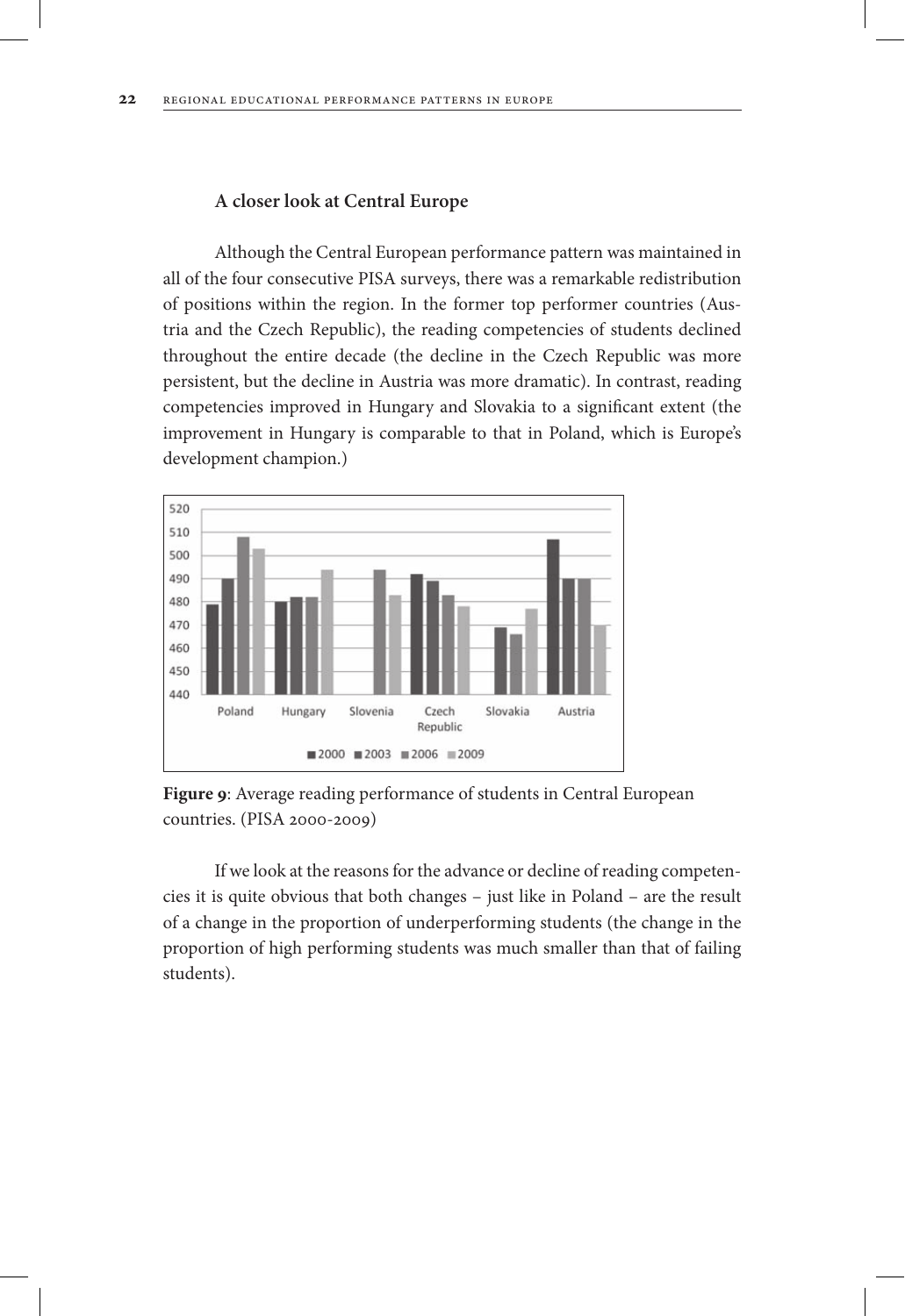

Figure 10: The proportion of students performing at level 1 or below level 1 in reading in Central European countries. (PISA 2000-2009)

At the same time, the significant change in the quality of learning outcomes did not result in significant changes in terms of equity. Therefore, the basic feature of the performance profile of Central European education systems remained the same: a gap between quality and equity.

### **A closer look at Southeast Europe**

In contrast to Central Europe, the originally rather homogeneous performance level of the Southeast European region – especially between the 2006 and 2009 PISA surveys – has become more diverse. The growing difference between these countries is generated by their different levels of success in increasing the reading performance of students. In comparison to the rest of Europe, the advance achieved by Serbia, Romania, Bulgaria and Montenegro is tremendous. However, we can predicate the results of further research and evaluation by saying that improving results from a rather low basis is much easier than any even moderate improvement at a much higher performance level. For example, according to Serbian experts, sending reading tests to schools for practice led to great improvement in itself. Therefore, we may assume that, to a certain extent, one of the side effects of assessment – "test result inflation" (i.e., teaching to the test) – also contributed to the better results.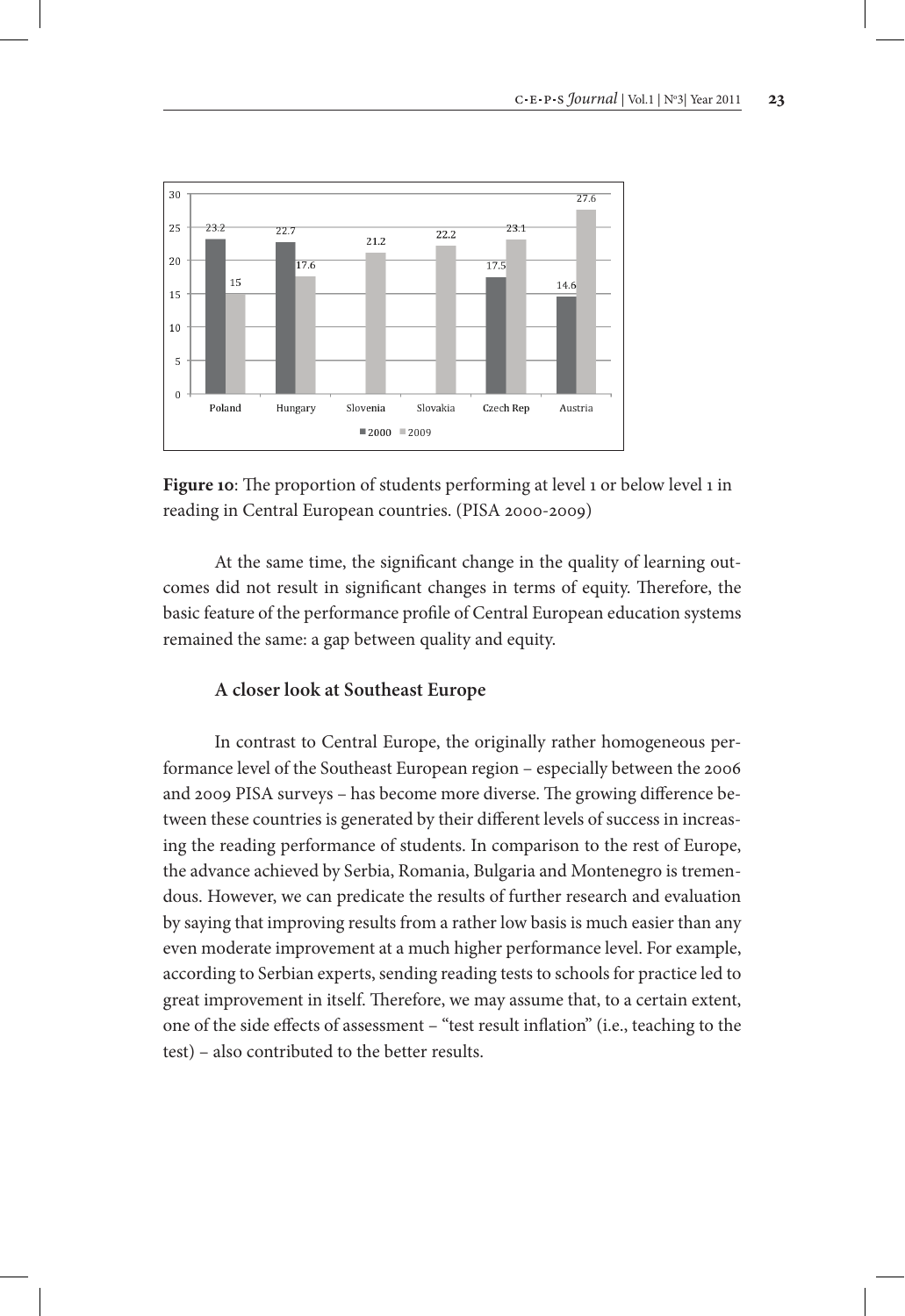

**Figure 11**: Change in the average reading performance of students in Southeast European countries. (PISA 2006-2009)

As in Central Europe, the major factor behind the change in overall performance in PISA was the decline of the proportion of failing students (in 2006, every second 15-year-old child was functionally illiterate in Serbia, Romania and Bulgaria). Again, the proportion of students with outstanding reading competencies basically remained the same.



Figure 12: Change in the proportion of students performing at level 1 or below level 1 in reading in Southeast European countries. (PISA 2006-2009)

Certain trends in the Southeast European region clearly prove the validity of the above described performance pattern. For example, as mentioned earlier, in the period between the 2006 and 2009 PISA surveys, secondary enrolment was improved in all of the Balkan countries. The improvement in the capacity of the education system immediately resulted in greater selectivity in almost all of the countries of the region. This suggests that – according to the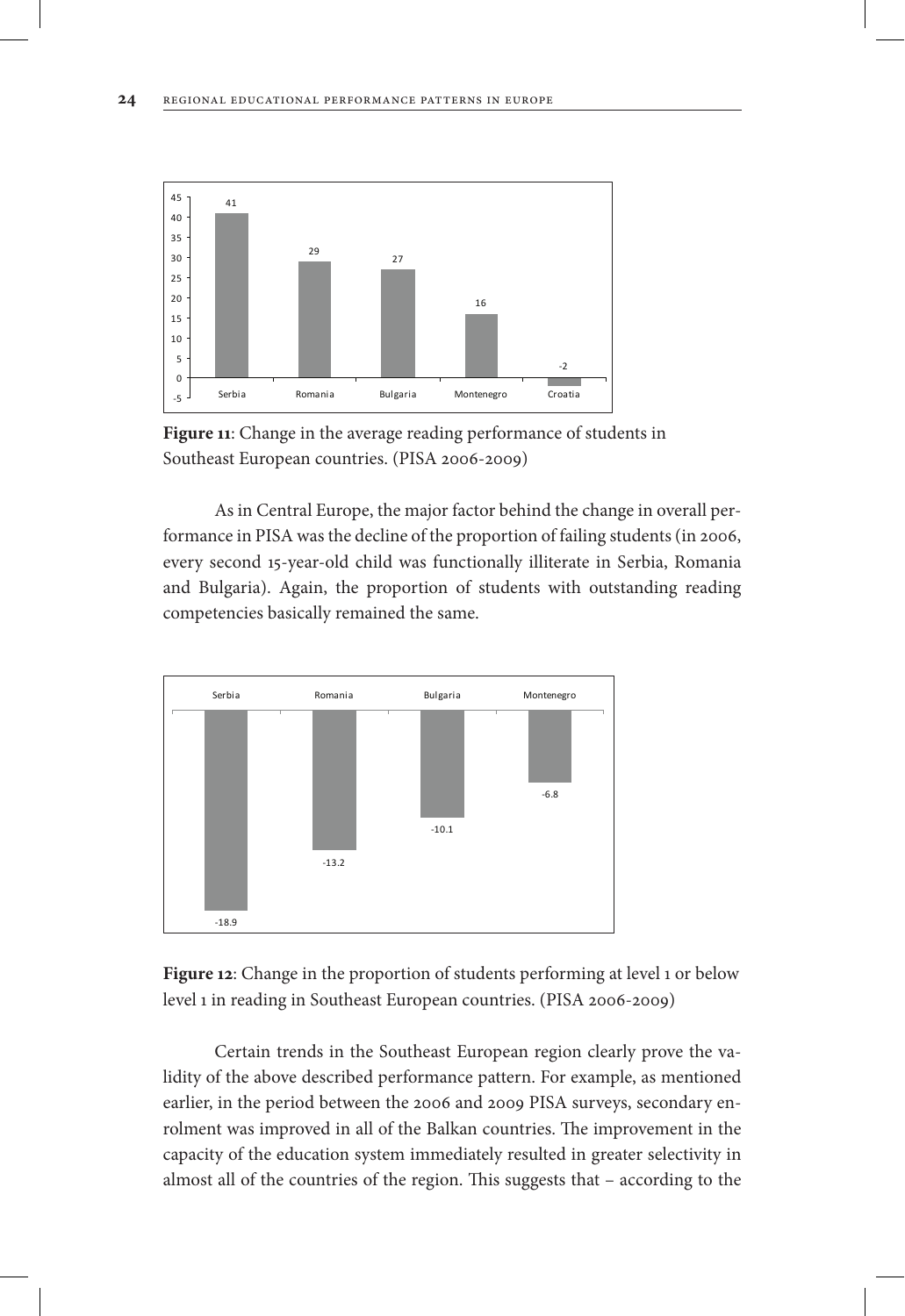Bulgarian pattern – if nothing else changes, better participation indicators automatically change equity indicators for the worse. There are two exceptions. The first is Romania, where there are doubts about the reliability of the incredible improvement in the participation-related EU indicator (these doubts are supported by the unchanged selectivity of the Romanian system). The other example of Bulgaria, where in the last years of the previous decade – before the introduction of decentralised per capita financing – a large scale school system rationalisation programme was implemented, with the closure of many hundreds of schools. The removal of surplus capacities from the system inevitably led to much weaker selectivity.



**Figure 13**: Selectivity: change in the proportion of variance of results explained by differences between schools in Southeast European countries. (PISA 2006-2009)

## **Policy implications**

The policy implications of the above outlined analysis are tremendous. All policies should target the very specific problems of an education system. In other words: the contextual relevance of policies is essential. When governments consider the improvement of the overall performance of their education systems, looking at good policy practices that have proved to be effective in improving average competence results somewhere else is far from being sufficient. As may be obvious already, ameliorating literacy or any other competence level requires addressing the very specific problems of the performance profile of an education system. No doubt, this calls for rather different policy approaches in Southeast and Central Europe.

As far as the specific Central European context is concerned, the policy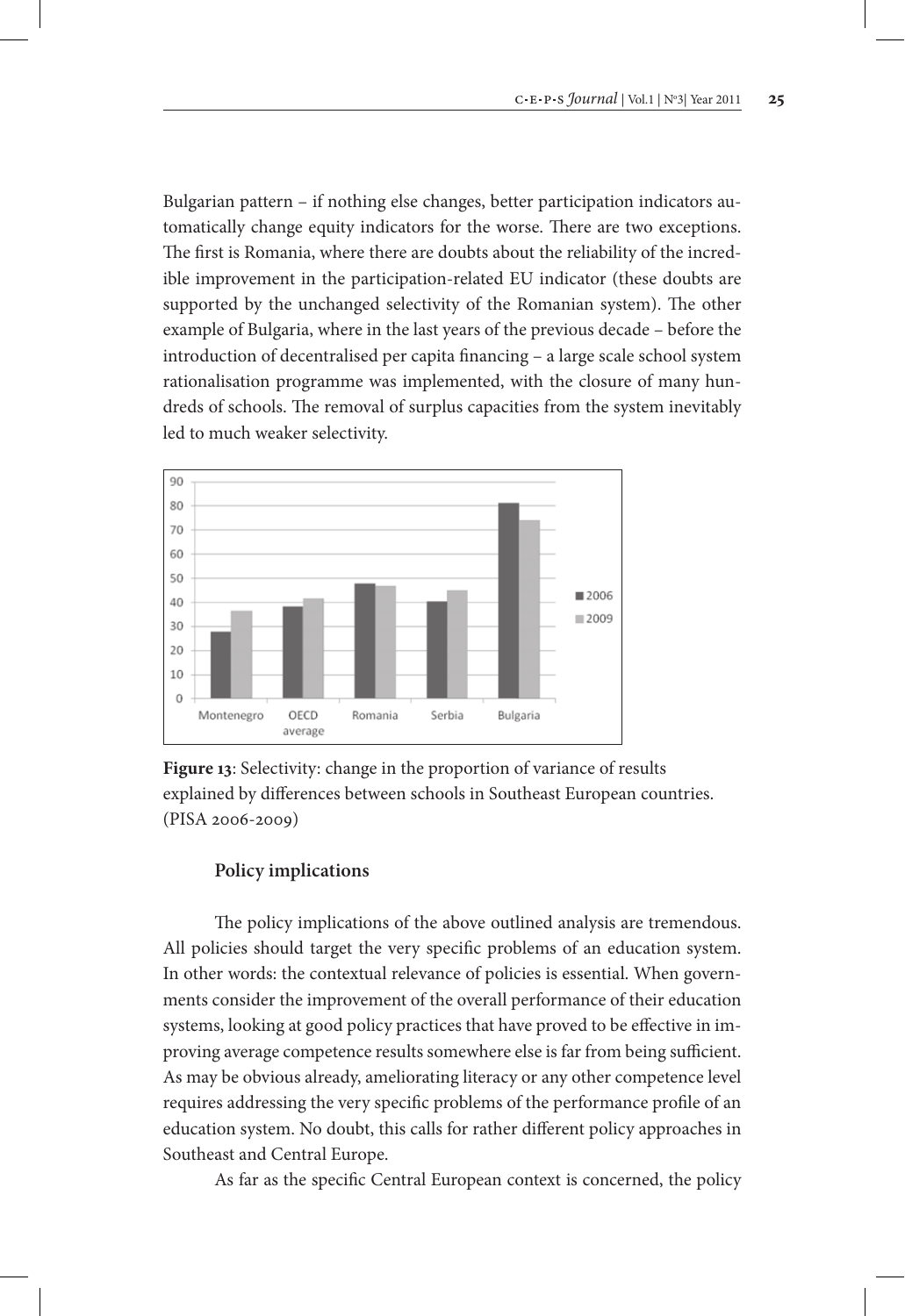dilemmas of countries with declining performance and with improving performance need to be raised in a different way. However, the common foundation for educational policies in the region lies in the fact that the underlying problems are much more related to equity than to the quality of learning outcomes. Strengthening the capacity of schools to compensate for disadvantages and reducing selection within the school system are the key objectives that educational policies should focus on. For justification, the Hungarian example is quite enlightening; the heavy investment in the development of primary and secondary education between 2002 and 2008 resulted in an upgrading of quality indicators, but the gravity of serious equity-related problems remained the same.

For these purposes, it is worth looking at the skeleton of education reform in Poland at the end of the nineties, which moved the performance profile of Polish education closer to the top performing European countries in less than a decade. The Polish reform combined two basic components: (1) a school structure reform by introducing a new comprehensive school type for grades 7-9, and (2) strengthening professional accountability by introducing a performance standard-based school leaving examination at all of the three exit points (Jakubowski et al., 2008). The reason for regarding this policy model as applicable is the fact that it addresses the entire (mainstream) system, instead of focusing on supplementary targeted measures for specific student groups. (Operating with supplementary measures only is an approach that has proved to be ineffective in all Central European countries.)

A variation of this type of reform may well contribute to the improvement of the educational performance of Central European countries through improved equity of learning outcomes. Of course, there are no policy solutions that can be easily transferred from one country to another. A comparative analysis of the equity policies of Central European countries has revealed that – in spite of the very similar performance pattern of these countries – there are extreme differences in the systemic environment of education (Radó, 2009). Therefore, the "Polish reform model" needs serious adjustments to the specific context of each country.

The policy challenge in Southeast European countries is rather different and much more complex. So far, we have seen that improving enrolment without improving the quality of teaching and schools inevitably leads to worsening the equity of learning outcomes. Therefore, governments need to consider how to address all of the three components of the performance profile of their education. Bearing in mind the rather limited policy planning and implementation capacity of governments in Southeast European countries, intervention of this scope and scale appears to be a mission impossible. What might be more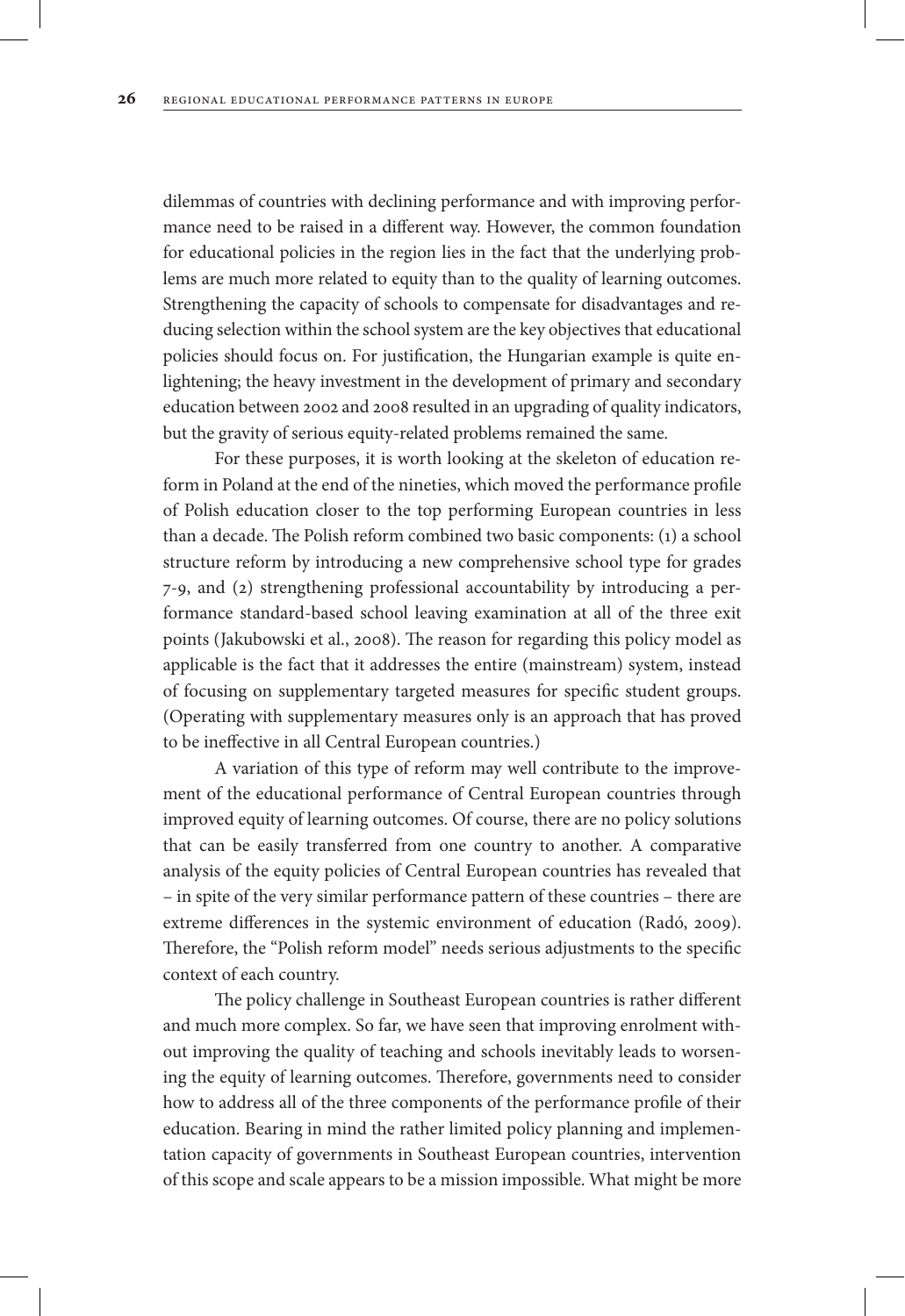feasible is a sequential policy approach with two phases. In the medium term, a "back to basics" policy seems to be appropriate: strong emphasis on ensuring universal primary completion and secondary enrolment, as well as on strengthening the learning foundations during the elementary phase of schooling. At a certain point, a gradual shift might occur towards policies that address growing equity problems, which will be very similar to the recent problems of Central European countries (Radó, 2010/a).

In relation to policy planning, the difficulties in Southeast Europe are much more serious, also due to the fact that all of the countries of this region operate highly centralised governance and management systems, while Central European countries have already undergone an almost complete decentralisation process. One of the most striking features of centralised governance systems is that they do not offer a favourable environment for the implementation of policies of any kind. (The systemic environment of schools is much less diverse in Southeast Europe than in the neighbouring region – highly centralised systems are much more alike than the decentralised systems.)

## **Towards a deeper understanding of regional patterns**

Obviously, the brief comparative analysis presented on these pages only scrapes the surface of the extremely complex characteristics of the education systems of the two regions. The reasons for the similarities between the countries belonging to the same regional patterns are still invisible, and revealing them requires a great deal of further research. However, there are no doubts about the added value of comparative studies, both in terms of understanding problems and of informing policy making.

The assumption that there are distinct educational performance patterns is already very much instrumental for formulating the underlying questions for further research. The research efforts of the future should aim to provide more insight into policies that may work within a specific context. The path to these insights starts with gaining a better understanding of the mechanisms that cause these similarities. Figure 14 offers a conceptual framework for systematic comparative studies. It includes three relevant layers of problems: comparative analysis (1) of the way schools operate (teaching and the organisational work of schools), (2) of the systemic environment of schools, that is, the interplay between the various functional governance instruments, and (3) of those economic, social, demographic and technological processes that have an impact on governance and schools.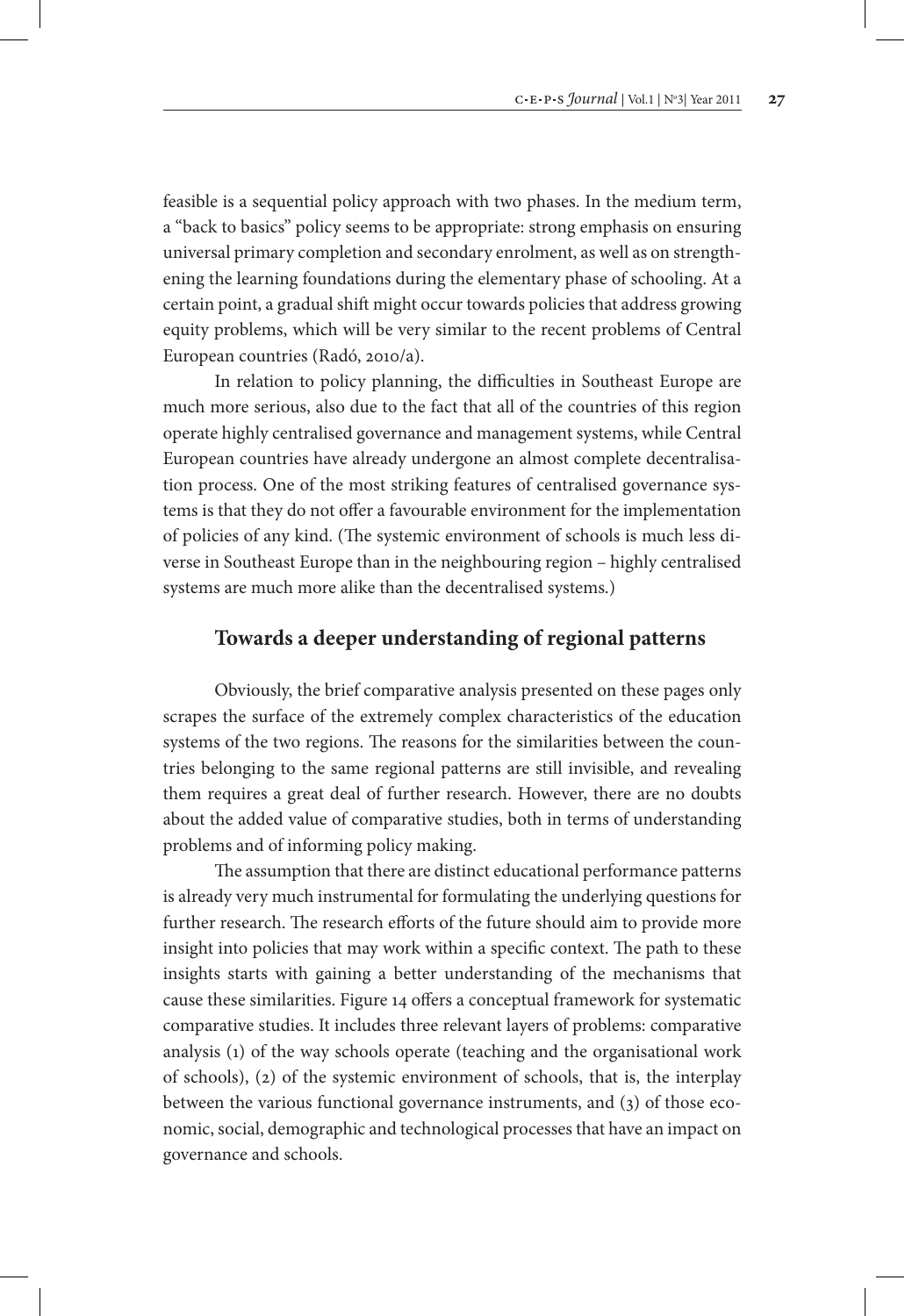

**Figure 14**: A framework for regional comparative analysis.

The international comparative information that served as the raw material of this overview leads us into the trap of learning of any kind: the more we know, the more we are aware of other things that we do not know.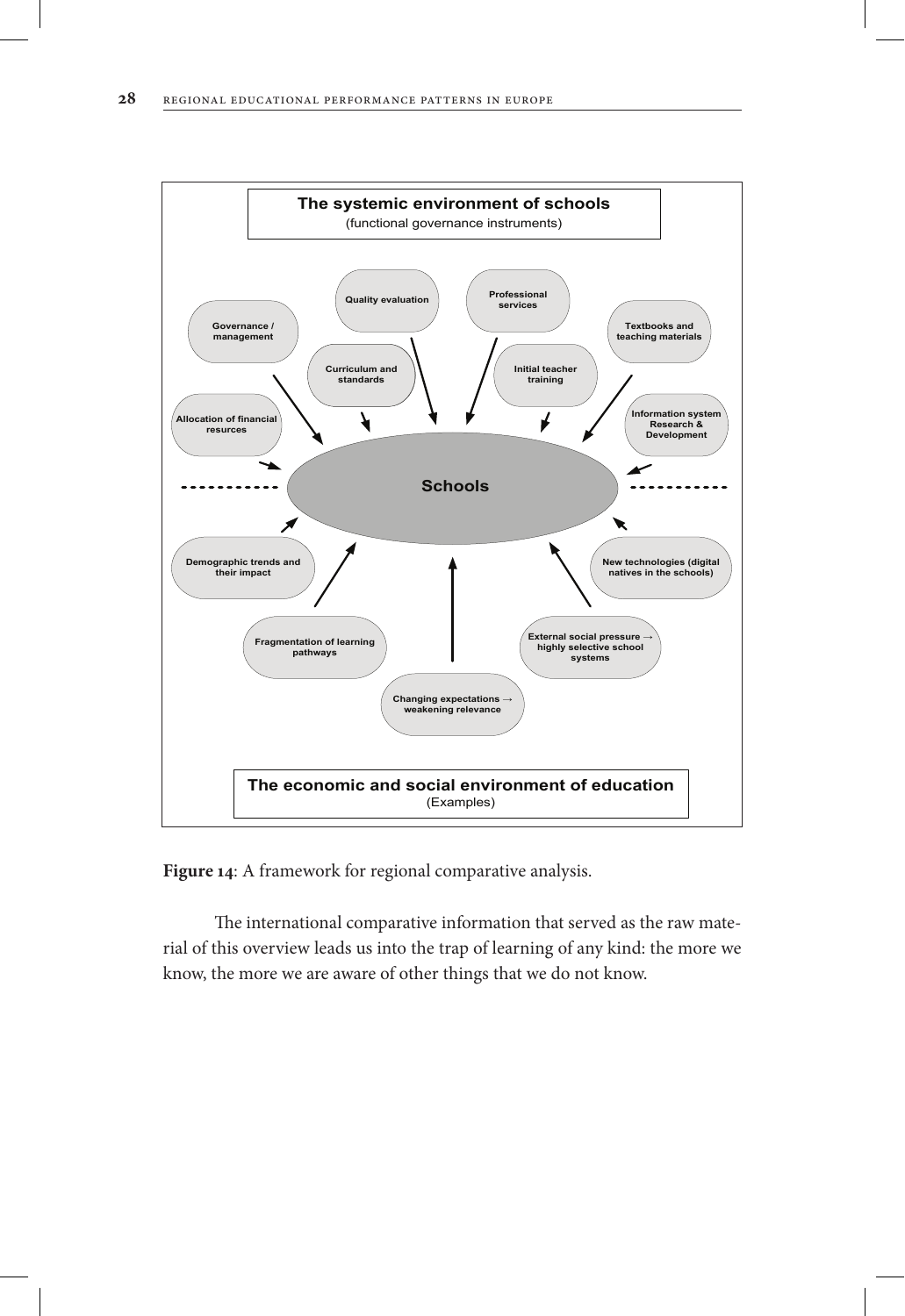## **References**

CEDEFOP (2008). *The Shift to Learning Outcomes. Conceptual, Political and Practical Developments in Europe.*

EU Commission (2009). *Progress Towards the Lisbon Objectives in Education and Training. Indicators and Benchmarks 2009.* Commission staff working document

Jakubowski, M., Patrinos, H. A., Porta, E. E., & Wisniewski, J. (2008). The Impact of the 1999

Education Reform in Poland*.* Retreived from http://www.eale.nl/Conference2009/Programme/ PapersC/add102407\_pjtWNKQqMQ.pdf.

OECD (2010). *PISA 2009 Results: What Makes a School Successful? Resources, Policies and Practices.*  (Volume IV). 

*PIRLS 2006. International Report. IEAs Progress in International Reading Literacy Study in Primary Schools in 40 Countries* (2007). IEA.

Radó, P. (2009). Equity in Education – Synthesis Report: The Potential and Limitations of the Learning Outcomes Based Approach. Policy-Making for Equity in Education in Austria, the Czech

Republic, Hungary, Slovakia and Slovenia. In *Equity in Education*. Country Notes of a Central

European Project. Tempus Public Foundation 2009.

Radó, P. (2010/a). School Failure in Serbia. *Psiholoska Istrazivanja, XIII*(1).

Radó, P. (2010/b). *Governing Decentralized Education Systems. Systemic Change in South Eastern* 

*Europe. Local Government and Public Service Reform Initiative.* Budapest: Open Society Institute.

Szűcs, J. (1983). *Vázlat Európa három történeti régiójáról. Gyorsuló idő.* Budapest: Magvető Kiadó.

TransMONEE database. Monitoring the Situation of Women and Children in Central and Eastern

Europe and the Commonwealth of Independent States. Retreived form http://www.transmonee.org/.

UNDP (2005). *Vulnerable Groups in Central and Southeastern Europe*.